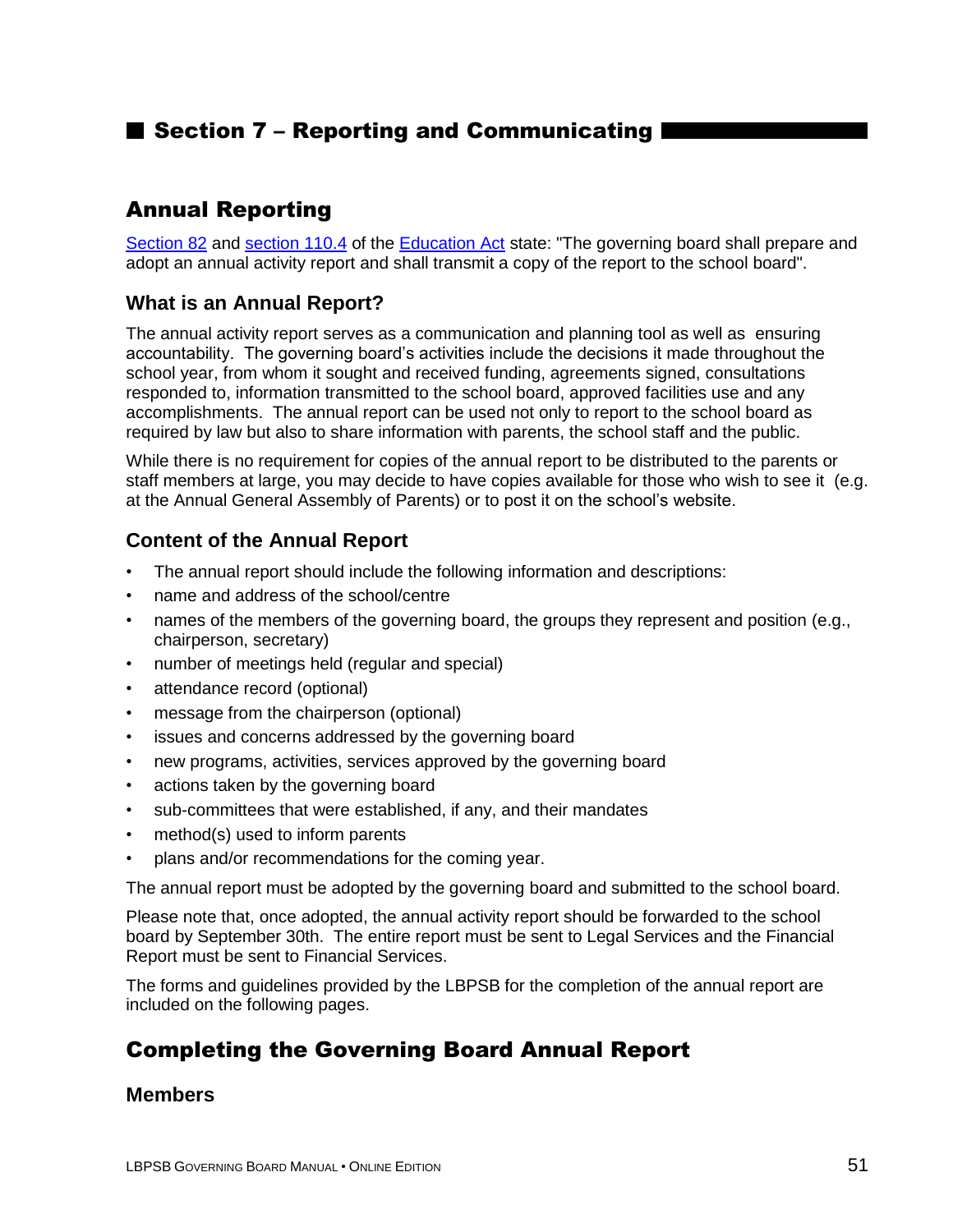List each member of the governing board and identify the group each member represents, e.g., parents, teachers, other staff, daycare, students, community, socio-economic, enterprise, etc.

### **Number of Meetings Held/Comments**

Identify the number of regular and special meetings held during the year and the reasons for the special meetings.

### **Chairperson's Message**

This is optional but might include the accomplishments, the challenges, the general functioning of the governing board, etc.

### **Activities, Programs, Services & Issues/Actions Taken**

List the major topics that were dealt with and the associated actions taken.

#### **Sub-Committees and their Mandates**

If your governing board established sub-committees to look at issues and make recommendations, please identify.

### **Informing the School Community**

The school community includes parents, staff and often the larger community. Briefly describe the method(s) used, e.g, newsletters, notices, etc.

### **Success Plan Evaluation of Implementation**

Refer to the approved report covering the evaluation of the implementation of the school's success plan.

### **Recommendations**

Indicate any recommendations for next year's governing board in terms of actions to be taken, issues to be addressed, method of operation, etc. You may wish to identify specific measures you would like the school board to take which would assist the functioning of the governing board.

# Informing the Community

[Section 83](http://www2.publicationsduquebec.gouv.qc.ca/dynamicSearch/telecharge.php?type=2&file=/I_13_3/I13_3_A.html#s83) of the [Education Act,](http://www2.publicationsduquebec.gouv.qc.ca/dynamicSearch/telecharge.php?type=2&file=/I_13_3/I13_3_A.html) referring to youth sector schools states:

- "Each year, the governing board shall inform the parents and the community served by the school of the services provided by the school and report on the quality of such services"
- "The governing board shall make public the educational project and the success plan of the school"
- "Each year, the governing board shall report on the evaluation of the implementation of the success plan"
- "A document explaining the educational project and reporting on the evaluation of the implementation of the success plan shall be distributed to the parents and the school staff. The governing board shall see to it that the wording of the document is clear and accessible".